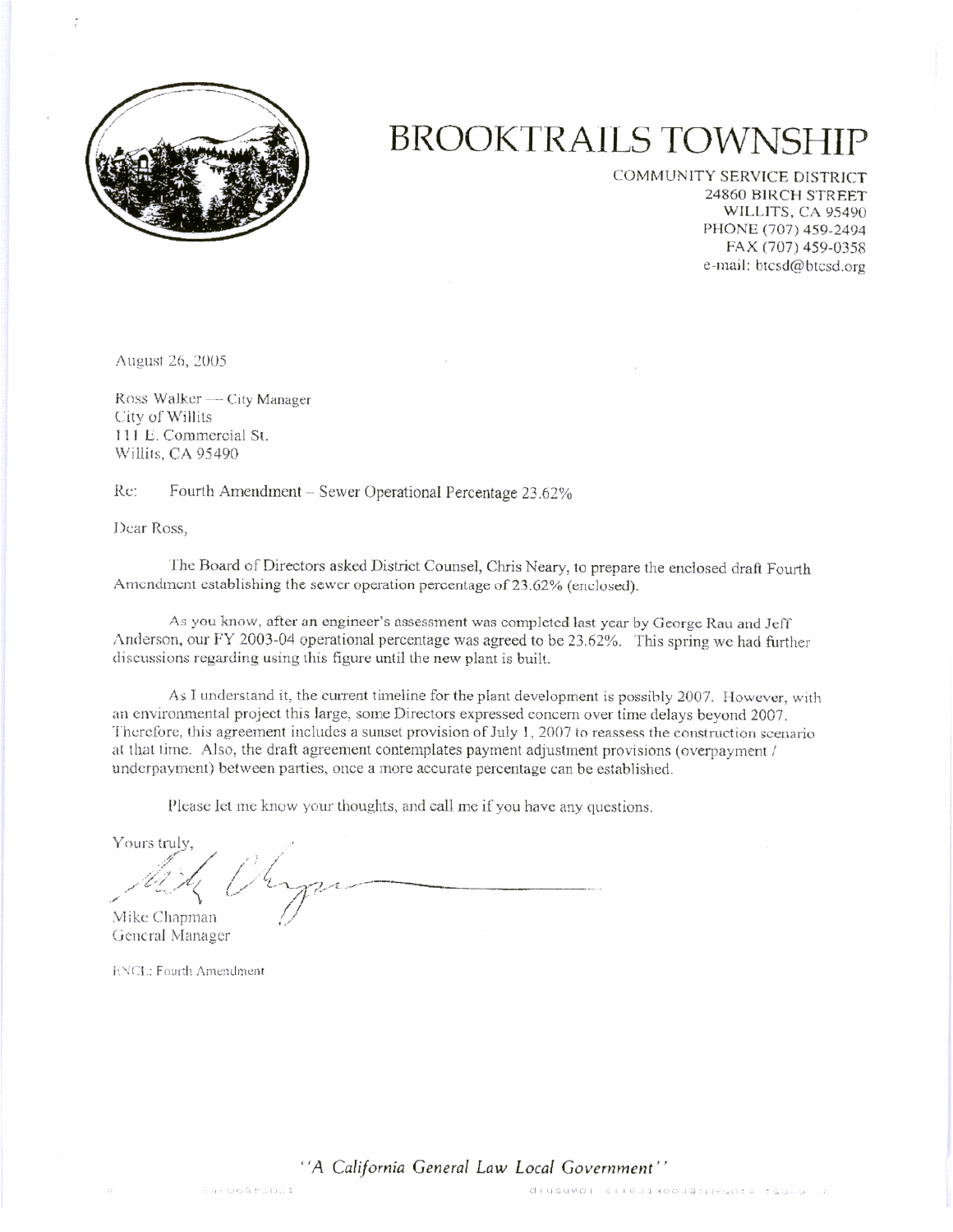## FOURTH AMENDMENT TO<sub>1</sub> AGREEMENT BY CITY OF WILLITS FOR DISPOSAL OF SEWAGE FROM BROOKTRAILS TOWNSHIP COMMUNITY SERVICES DISTRICT

This Agreement, is made this  $\frac{1}{\sqrt{2}}$  day of  $\frac{1}{\sqrt{2}}$  2005, by and between the CITY OF WILLITS, a California general law city (the "City") and BROOKTRAILS TOWNSHIP COMMUNITY SERVICES DISTRICT, successor in interest both to BROOKTRAILS COMMUNITY SERVICES DISTRICT and to BROOKTRAILS RESORT IMPROVEMENT DISTRICT (the "District").

WHEREAS, the parties make this Agreement with reference to the following facts and understandings:

## **RECITALS**

On September 11, 1967 City and District entered into a written agreement  $A$ . entitled Agreement by City of Willits for Disposal of Sewage from Brooktrails Resort Improvement District (the "Original Agreement").

City and District have now amended the Original Agreement on three separate **B.** occasions, by written agreements entered into on April 17, 1970 ("First Amendment"); November 21, 1975 ("Second Amendment"); and September 8, 1982 ("Third Amendment"). By the terms of the Second Amendment, the First Amendment was repealed and rescinded and no longer has any force or effect. The Second Amendment also made substantial revisions to the Original Agreement, and those revisions remain in effect and continue to bind the City and District, except to the extent modified by the Third Amendment.

The City has notified the District that the Sewer Plant Effluent Meter is not  $C_{1}$ accurately functioning to measure District Flow or Gross Flow within the meaning of Section 15 of the Second Amendment and the City is desirous to avoid the cost of immediate replacement of the Sewer Plant Effluent Meter. The City instead proposes to utilize a reference average of 23.62% for the District's apportioned operating costs upon a temporary basis.

NOW, THEREFORE, City and District agree as follows:

Effective Agreement. Except as modified by the express terms of this 1. Agreement, the Original Agreement, as amended by the Second Amendment and the Third Amendment shall remain in full force and effect.